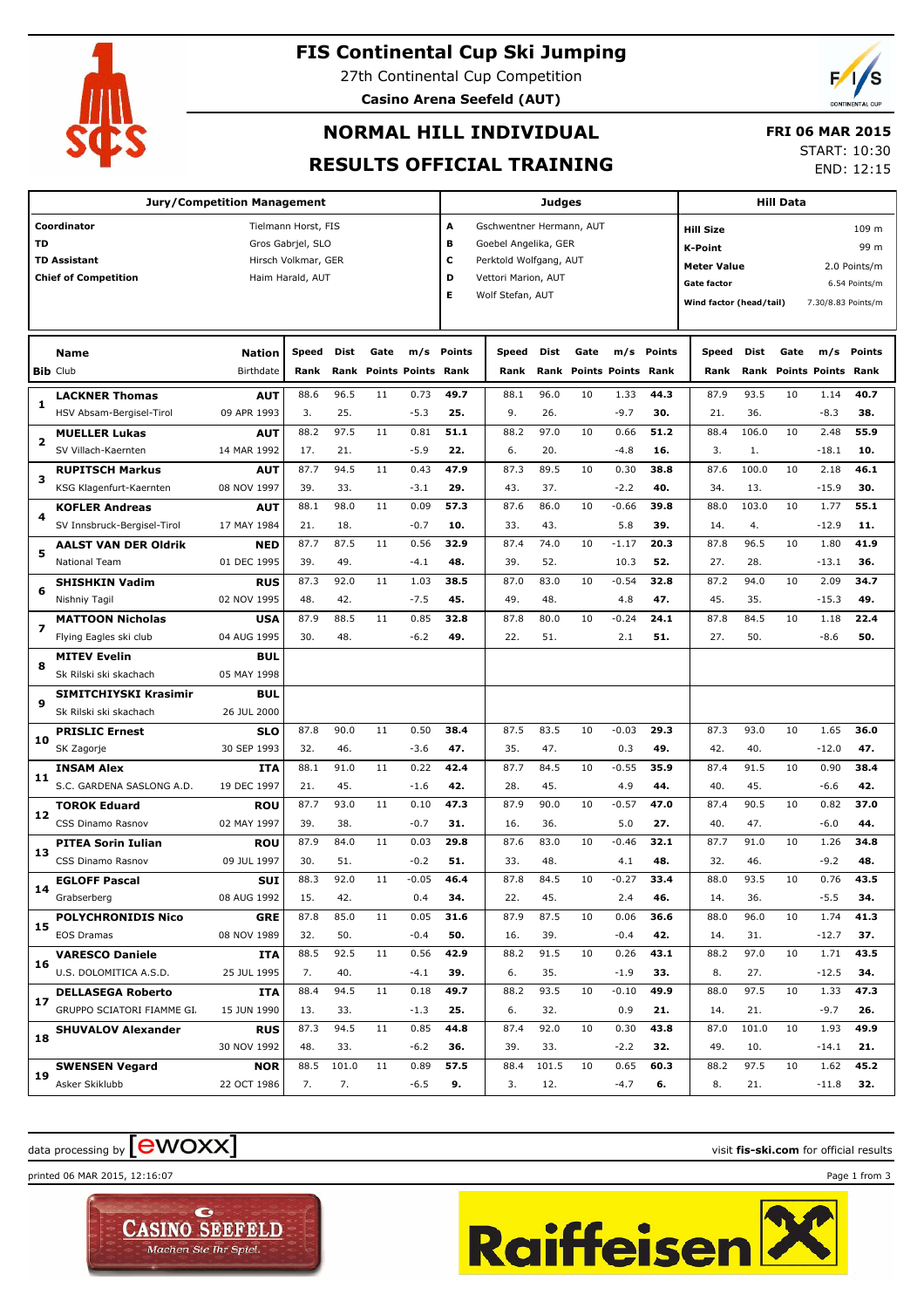

### **FIS Continental Cup Ski Jumping**

27th Continental Cup Competition **Casino Arena Seefeld (AUT)**



# **NORMAL HILL INDIVIDUAL**

 **FRI 06 MAR 2015**

### **RESULTS OFFICIAL TRAINING**

START: 10:30 END: 12:15

|    |                              |               |       |       |      |                           |        |       |       |      |                           |        |       |       |                      |         | ㄴ!◥◡ ±∠.±◡ |
|----|------------------------------|---------------|-------|-------|------|---------------------------|--------|-------|-------|------|---------------------------|--------|-------|-------|----------------------|---------|------------|
|    | Name                         | <b>Nation</b> | Speed | Dist  | Gate | m/s                       | Points | Speed | Dist  | Gate | m/s                       | Points | Speed | Dist  | Gate                 | m/s     | Points     |
|    | <b>Bib Club</b>              | Birthdate     | Rank  | Rank  |      | <b>Points Points Rank</b> |        | Rank  | Rank  |      | <b>Points Points Rank</b> |        | Rank  | Rank  | <b>Points Points</b> |         | Rank       |
|    | <b>POLASEK Viktor</b>        | <b>CZE</b>    | 87.2  | 96.5  | 11   | 0.96                      | 48.0   | 87.0  | 94.0  | 10   | 0.31                      | 47.7   | 87.1  | 100.0 | 10                   | 2.04    | 47.1       |
| 20 | Sk Nove mesto na morave      | 18 JUL 1997   | 51.   | 25.   |      | $-7.0$                    | 28.    | 49.   | 31.   |      | $-2.3$                    | 25.    | 48.   | 13.   |                      | $-14.9$ | 27.        |
|    | <b>STREITLER Patrick</b>     | <b>AUT</b>    | 88.1  | 96.0  | 11   | 0.63                      | 49.4   | 88.1  | 85.5  | 10   | $-0.30$                   | 35.6   | 87.9  | 92.5  | 10                   | 1.15    | 38.6       |
| 21 | SV Dornbirn-Vorarlberg       | 17 APR 1995   | 21.   | 30.   |      | $-4.6$                    | 27.    | 9.    | 44.   |      | 2.6                       | 45.    | 21.   | 42.   |                      | $-8.4$  | 41.        |
|    | <b>WINTER Paul</b>           | GER           | 88.0  | 103.5 | 11   | 1.22                      | 60.1   | 87.7  | 94.5  | 10   | $-0.45$                   | 55.0   | 87.8  | 99.5  | 10                   | 0.88    | 54.6       |
| 22 | SC Willingen                 | 05 OCT 1997   | 27.   | 4.    |      | $-8.9$                    | 7.     | 28.   | 29.   |      | 4.0                       | 12.    | 27.   | 16.   |                      | $-6.4$  | 13.        |
| 23 | <b>BRADATSCH Sebastian</b>   | <b>GER</b>    | 87.8  | 97.0  | 11   | 1.42                      | 45.6   | 87.4  | 89.0  | 10   | $-0.55$                   | 44.9   | 87.6  | 95.5  | 10                   | 0.58    | 48.8       |
|    | WSC 07 Ruhla                 | 08 MAY 1996   | 32.   | 23.   |      | $-10.4$                   | 35.    | 39.   | 38.   |      | 4.9                       | 28.    | 34.   | 34.   |                      | $-4.2$  | 23.        |
| 24 | <b>ZNISZCZOL Aleksander</b>  | POL           | 88.2  | 99.5  | 11   | 0.76                      | 55.5   | 88.1  | 99.5  | 10   | $-0.30$                   | 63.6   | 88.4  | 101.0 | 10                   | 0.20    | 62.5       |
|    | KS Wisla Wisla               | 08 MAR 1994   | 17.   | 12.   |      | $-5.5$                    | 12.    | 9.    | 15.   |      | 2.6                       | 2.     | 3.    | 10.   |                      | $-1.5$  | з.         |
| 25 | <b>ROMASHOV Alexey</b>       | <b>RUS</b>    | 87.5  | 98.5  | 11   | 0.87                      | 52.6   | 87.5  | 96.5  | 10   | $-0.27$                   | 57.4   | 87.5  | 100.5 | 10                   | 0.94    | 56.1       |
|    | Saint-Petersburg KOR1 Dinamo | 29 APR 1992   | 46.   | 14.   |      | $-6.4$                    | 18.    | 35.   | 23.   |      | 2.4                       | 8.     | 38.   | 12.   |                      | $-6.9$  | 9.         |
| 26 | <b>KAELIN Pascal</b>         | <b>SUI</b>    | 87.7  | 94.0  | 11   | 1.03                      | 42.5   | 87.5  | 87.5  | 10   | $-0.16$                   | 38.4   | 87.2  | 93.5  | 10                   | 1.37    | 39.0       |
|    | Einsiedeln                   | 11 JAN 1993   | 39.   | 36.   |      | $-7.5$                    | 41.    | 35.   | 39.   |      | 1.4                       | 41.    | 45.   | 36.   |                      | $-10.0$ | 40.        |
| 27 | <b>KARLEN Gabriel</b>        | <b>SUI</b>    | 87.0  | 93.0  | 11   | 0.89                      | 41.5   | 87.0  | 87.5  | 10   | 0.12                      | 36.1   | 86.7  | 92.5  | 10                   | 1.35    | 37.1       |
|    | Gstaad                       | 10 MAR 1994   | 52.   | 38.   |      | $-6.5$                    | 43.    | 49.   | 39.   |      | $-0.9$                    | 43.    | 50.   | 42.   |                      | $-9.9$  | 43.        |
| 28 | <b>HUBER Stefan</b>          | <b>AUT</b>    | 87.8  | 98.0  | 11   | 0.65                      | 53.3   | 87.8  | 87.5  | 10   | $-0.69$                   | 43.1   | 87.9  | 99.0  | 10                   | 0.74    | 54.6       |
|    | SC Seekirchen-Salzburg       | 08 MAR 1994   | 32.   | 18.   |      | $-4.7$                    | 15.    | 22.   | 39.   |      | 6.1                       | 33.    | 21.   | 17.   |                      | $-5.4$  | 13.        |
| 29 | <b>ASCHENWALD Philipp</b>    | AUT           | 88.2  | 98.5  | 11   | 0.82                      | 53.0   | 87.9  | 92.0  | 10   | $-0.51$                   | 50.5   | 88.2  | 96.5  | 10                   | 1.02    | 47.6       |
|    | SC Mayerhofen-Tirol          | 12 NOV 1995   | 17.   | 14.   |      | $-6.0$                    | 17.    | 16.   | 33.   |      | 4.5                       | 19.    | 8.    | 28.   |                      | $-7.4$  | 25.        |
|    | <b>KOZISEK Cestmir</b>       | <b>CZE</b>    | 87.8  | 90.0  | 11   | 0.45                      | 38.7   | 87.7  | 82.0  | 10   | $-0.13$                   | 27.1   | 87.6  | 90.5  | 10                   | 0.84    | 36.9       |
| 30 | LSK Lomnice nad Popelkou     | 09 NOV 1991   | 32.   | 46.   |      | $-3.3$                    | 44.    | 28.   | 50.   |      | 1.1                       | 50.    | 34.   | 47.   |                      | $-6.1$  | 45.        |
|    | <b>MEZNAR Mitja</b>          | <b>SLO</b>    | 88.5  | 98.5  | 11   | 0.59                      | 54.7   | 88.4  | 95.5  | 10   | 0.00                      | 53.0   | 88.3  | 97.5  | 10                   | 1.02    | 49.6       |
| 31 | <b>NSK TRZIC FMG</b>         | 30 JUN 1988   | 7.    | 14.   |      | $-4.3$                    | 14.    | 3.    | 27.   |      | 0.0                       | 14.    | 6.    | 21.   |                      | $-7.4$  | 22.        |
|    | <b>GREIDERER Simon</b>       | AUT           | 88.4  | 96.5  | 11   | 0.42                      | 51.9   | 88.4  | 96.5  | 10   | 0.87                      | 48.6   | 88.2  | 97.5  | 10                   | 1.39    | 46.9       |
| 32 | HSV Absam-Bergisel-Tirol     | 18 JAN 1996   | 13.   | 25.   |      | $-3.1$                    | 20.    | 3.    | 23.   |      | $-6.4$                    | 23.    | 8.    | 21.   |                      | $-10.1$ | 28.        |
|    | <b>HLAVA Lukas</b>           | <b>CZE</b>    | 88.1  | 98.0  | 11   | 0.21                      | 56.5   | 87.7  | 98.0  | 10   | 0.39                      | 55.2   | 88.0  | 99.0  | 10                   | 0.92    | 53.3       |
| 33 | Dukla Liberec                | 10 SEP 1984   | 21.   | 18.   |      | $-1.5$                    | 11.    | 28.   | 18.   |      | $-2.8$                    | 11.    | 14.   | 17.   |                      | $-6.7$  | 16.        |
|    | <b>ALTENBURGER Florian</b>   | AUT           | 87.8  | 100.5 | 11   | 0.45                      | 59.7   | 87.3  | 102.0 | 10   | 1.21                      | 57.2   | 87.5  | 99.0  | 10                   | 1.01    | 52.6       |
| 34 | SC Seekirchen-Salzburg       | 02 NOV 1993   | 32.   | 9.    |      | $-3.3$                    | 8.     | 43.   | 9.    |      | $-8.8$                    | 9.     | 38.   | 17.   |                      | $-7.4$  | 17.        |
|    | <b>PASCHKE Pius</b>          | <b>GER</b>    | 88.6  | 100.0 | 11   | 0.12                      | 61.1   | 88.1  | 99.0  | 10   | 1.23                      | 51.0   | 88.5  | 104.5 | 10                   | 1.06    | 63.3       |
| 35 | WSV Kiefersfelden            | 20 MAY 1990   | 3.    | 10.   |      | $-0.9$                    | 5.     | 9.    | 16.   |      | $-9.0$                    | 17.    | 1.    | 2.    |                      | $-7.7$  | 2.         |
|    | <b>TOLLINGER Elias</b>       | AUT           | 88.5  | 96.5  | 11   | 0.38                      | 52.2   | 87.8  | 98.5  | 10   | 1.56                      | 47.6   | 88.4  | 102.0 | 10                   | 1.12    | 57.8       |
| 36 | SV Innsbruck-Bergisel-Tirol  | 25 MAR 1995   | 7.    | 25.   |      | $-2.8$                    | 19.    | 22.   | 17.   |      | $-11.4$                   | 26.    | 3.    | 6.    |                      | $-8.2$  | 8.         |
| 37 | <b>HAUER Joachim</b>         | <b>NOR</b>    |       |       |      |                           |        |       |       |      |                           |        |       |       |                      |         |            |
|    | Bekkelaget SK                | 02 FEB 1991   |       |       |      |                           |        |       |       |      |                           |        |       |       |                      |         |            |
| 38 | <b>TANDE Daniel Andre</b>    | <b>NOR</b>    | 88.7  | 103.5 | 11   | 0.26                      | 67.1   | 88.1  | 105.5 | 10   | 1.11                      | 64.9   | 88.5  | 104.0 | 10                   | 0.59    | 65.7       |
|    | Kongsberg IF                 | 24 JAN 1994   | 1.    | 4.    |      | $-1.9$                    | 1.     | 9.    | 3.    |      | $-8.1$                    | 1.     | 1.    | 3.    |                      | $-4.3$  | 1.         |
| 39 | <b>KUBACKI Dawid</b>         | <b>POL</b>    | 88.6  | 105.0 | 11   | 0.79                      | 66.2   | 88.0  | 104.5 | 10   | 1.16                      | 62.5   | 88.3  | 102.0 | 10                   | 0.63    | 61.4       |
|    | TS Wisla Zakopane            | 12 MAR 1990   | 3.    | 3.    |      | $-5.8$                    | 2.     | 15.   | 5.    |      | $-8.5$                    | з.     | 6.    | 6.    |                      | $-4.6$  | 4.         |
|    | <b>QUECK Danny</b>           | <b>GER</b>    | 88.5  | 92.0  | 11   | 0.46                      | 42.6   | 87.9  | 97.0  | 10   | 1.05                      | 48.3   | 88.2  | 100.0 | 10                   | 1.42    | 51.6       |
| 40 | WSV 08 Lauscha               | 17 SEP 1989   | 7.    | 42.   |      | $-3.4$                    | 40.    | 16.   | 20.   |      | $-7.7$                    | 24.    | 8.    | 13.   |                      | $-10.4$ | 19.        |
|    | <b>SCHIFFNER Markus</b>      | <b>AUT</b>    | 88.2  | 92.5  | 11   | 0.40                      | 44.1   | 87.8  | 94.5  | 10   | 1.20                      | 42.2   | 88.0  | 93.5  | 10                   | 1.20    | 40.2       |
| 41 | UVB Hinzenbach-Oberoesterrei | 05 JUN 1992   | 17.   | 40.   |      | $-2.9$                    | 38.    | 22.   | 29.   |      | $-8.8$                    | 35.    | 14.   | 36.   |                      | $-8.8$  | 39.        |
|    | <b>POGRAJC Andraz</b>        | SLO           | 88.1  | 95.0  | 11   | 0.69                      | 47.0   | 87.4  | 102.0 | 10   | 1.80                      | 52.9   | 87.7  | 96.0  | 10                   | 0.81    | 48.1       |
| 42 | SSK Costella Ilirija         | 26 SEP 1991   | 21.   | 32.   |      | $-5.0$                    | 33.    | 39.   | 9.    |      | $-13.1$                   | 15.    | 32.   | 31.   |                      | $-5.9$  | 24.        |
|    | <b>BIEGUN Krzysztof</b>      | <b>POL</b>    | 88.5  | 75.0  | 11   | 0.42                      | 8.9    | 87.5  | 103.5 | 10   | 2.64                      | 49.7   | 87.9  | 96.0  | 10                   | 1.01    | 46.6       |
| 43 | SS-R LZS Sokol Szczyrk       | 21 MAY 1994   | 7.    | 52.   |      | $-3.1$                    | 52.    | 35.   | 7.    |      | $-19.3$                   | 22.    | 21.   | 31.   |                      | $-7.4$  | 29.        |
|    |                              |               |       |       |      |                           |        |       |       |      |                           |        |       |       |                      |         |            |

data processing by **CWOXX** and  $\overline{A}$  and  $\overline{B}$  wisit **fis-ski.com** for official results